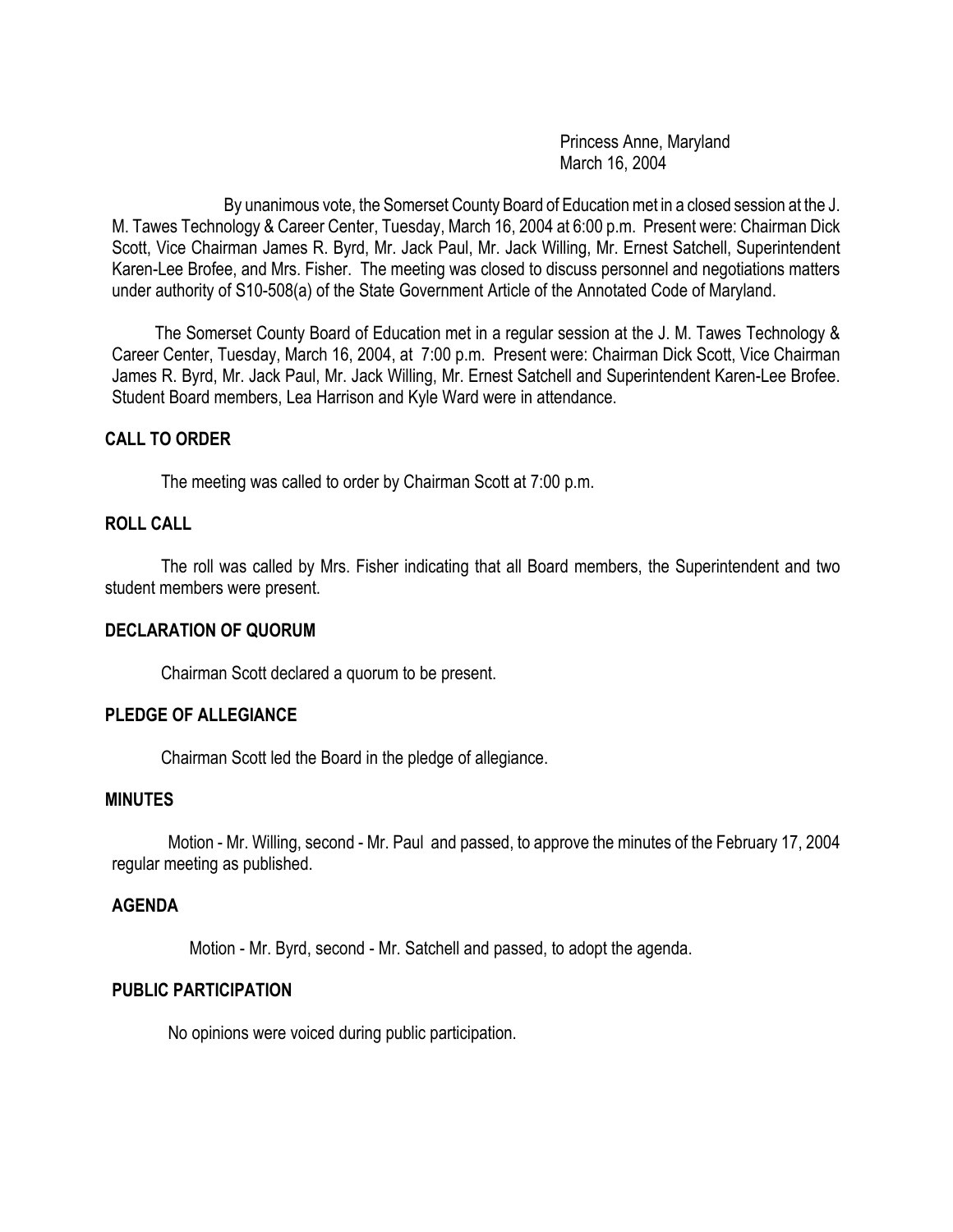Board Meeting - March 16, 2004

## **Page 2**

## **STUDENT BOARD MEMBER REPORT**

Lea Harrison reported on activities in her school district and Kyle Ward reported on activities in his school district.

## **J. M. TAWES TECHNOLOGY AND CAREER CENTER REPORT**

Mr. Bloodsworth, Principal of the Tawes Technology and Career Center provided a report of the school's programs and extended an invitation to visit the school.

## **MOCK TRIAL EXPERIENCE**

Mr. John Somers, Instructor for the Protective Services Program, gave a description of the mock trial held by his class and Ms. Somers' History Class.

## **ROTC**

Mr. Juan Choate, ROTC Instructor at Washington High School, presented an update on the program and encouraged the Board to continue this program.

## **OLD BUSINESS**

## **POLICY 700-53, SCHOOL RESOURCE OFFICER PROGRAM**

Upon recommendation of the Superintendent, it was moved by Mr. Satchell, seconded by Mr. Willing and passed to approve Policy 700-53, School Resource Officer Program as submitted.

## **REORGANIZATION PROJECT**

The Superintendent gave an update and presented a timeline of activities and schedules for the reorganization.

## **ANNEXATION OF WASHINGTON HIGH SCHOOL TO PRINCESS ANNE**

Upon recommendation of the Superintendent, it was moved by Mr. Willing, seconded by Mr. Satchell and passed to approve the writing of a letter to the Town of Princess Anne requesting the annexation of Washington High School.

**Page 3** 

## **INDEPENDENT AUDITOR CONTRACT**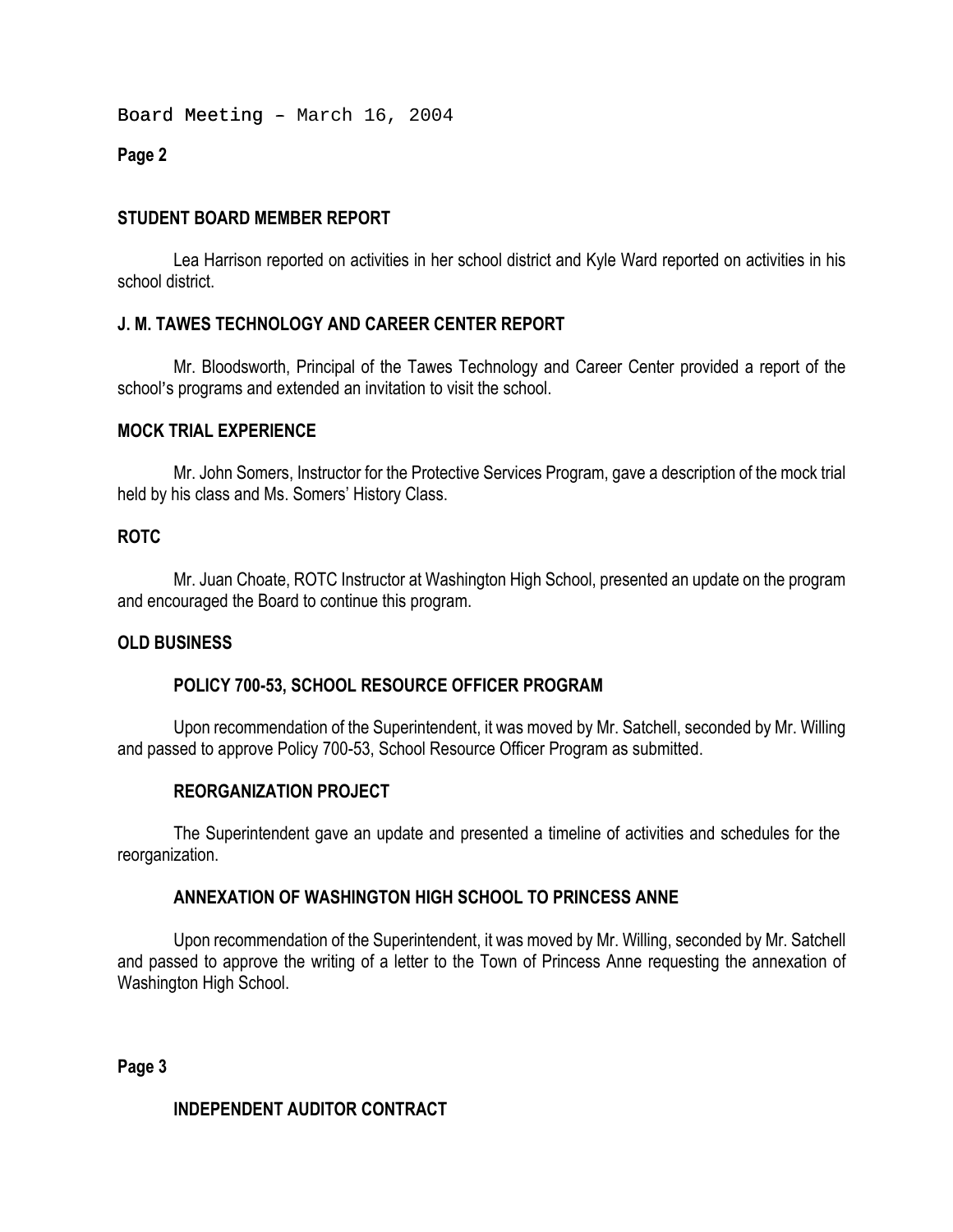Board Meeting - March 16, 2004

Upon recommendation of the Superintendent, it was moved by Mr. Paul, seconded by Mr. Willing and passed to approve for the next three year period the contracted services of Pigg, Krahl, Stern & Co., P.A.

#### **NEW BUSINESS**

#### **PERSONNEL**

Upon recommendation of the Superintendent, it was moved by Mr. Willing, seconded by Mr. Byrd and passed, to approve the following personnel actions;retirements: William Webster, resignations: Jill Ross, Michelle Bradshaw, Robert Arney, Diane Conner, new hires: Allison Romano, retire/rehire: Stan Pruitt, Jim Webster

#### **GRAND JURY INSPECTION**

Mr. Rodger Daugherty summarized the Grand Jury Inspection at Tawes. The Board was provided with documentation of the correction of cited items. He also announced the sale of surplus property to be held on April 3, 2004.

## **CHS BOILER PROJECT**

Mr. Rodger Daugherty stated that the current bids for this project exceeded the budget. He recommended pursuing the value engineered recommendations. It was moved by Mr. Byrd, seconded by Mr. Willing to allow Mr. Daugherty to accept the recommendation.

## **POLICY 500-3 USING COPYRIGHTED MATERIALS**

Upon recommendation of the Superintendent, it was the consensus of the Board to accept for study Policy 500-3, Using Copyrighted Materials and have the Board attorney review it.

## **SUPERINTENDENT'S PROPOSED BUDGET**

The Superintendent presented the Board with the Proposed Budget for FY 2005. It was accepted for study.

#### **SUPERINTENDENT AND BOARD MEMBER COMMENTS**

Dr. Brofee informed the Board of some very positive happenings that had taken place in the schools. She gave a special thanks to Dr. Grasmick, Lt. Gov. Steel and Delegate Conway for all of their hard work on HB 1433.

**Page 4**

## **APRIL BOARD MEETING**

Motion - Mr. Willing, second - Mr. Paul, and passed, to hold the April meeting on April 20,